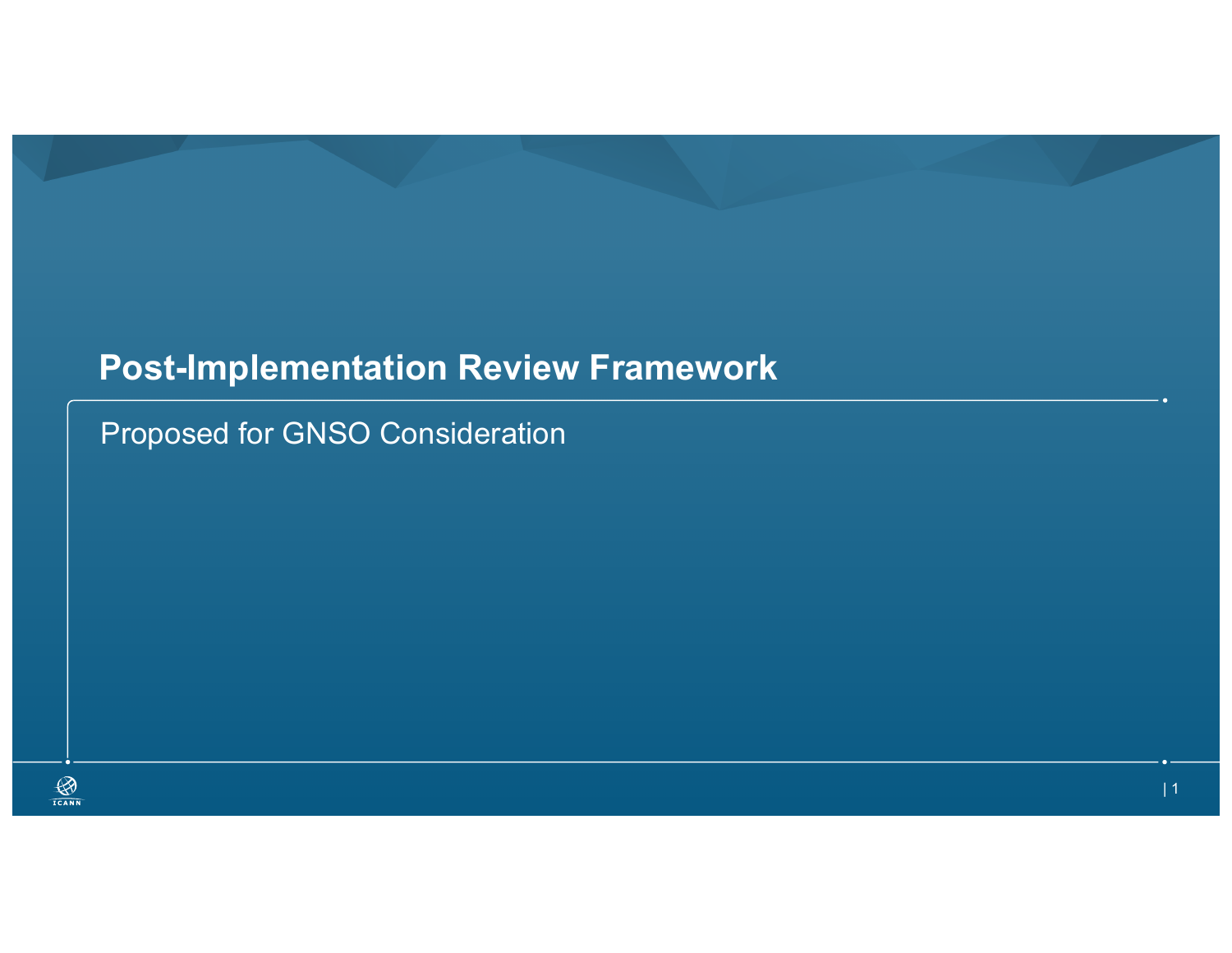## **Current Consensus Policy Implementation Framework (CPIF) Guidelines**

| <b>Step</b>          | <b>Responsible</b> | <b>Requirements</b>                                                               |
|----------------------|--------------------|-----------------------------------------------------------------------------------|
| <b>Continuous</b>    | All                | Measurement of the Consensus Policy effectiveness is important to understand      |
| improvement &        |                    | if the policy changes met the objectives defined by the GNSO. A series of         |
| measure of           |                    | metrics should be defined and created to measure the policy as required across    |
| policy               |                    | the contracted parties or ICANN services.                                         |
| effectiveness        |                    |                                                                                   |
|                      |                    |                                                                                   |
| <b>Formal review</b> | GDD staff,         | If a Consensus Policy has a scheduled formal staff review following its effective |
| (if applicable)      | Policy staff       | date, or if the GNSO Council or ICANN Board calls for a formal review, GDD        |
|                      |                    | and/or Policy staff will initiate this process.                                   |
| <b>Policy status</b> | Compliance,        | Compliance and GNSO Policy Staff should provide a report to the GNSO              |
| report               | <b>GNSO Policy</b> | Council when there is sufficient data and there has been adequate time to         |
|                      | <b>Staff</b>       | highlight the impact of the policy recommendations, which could serve as the      |
|                      |                    | basis for further review and/or revisions to the policy recommendations if        |
|                      |                    | deemed appropriate.                                                               |

¤ See "Support and Review" stage of the CPIF:

- ¤ **Issue**: Current guidelines provide few details on *how* and *when* to initiate a review of an implemented Consensus Policy
	- ¡ Exacerbated in cases where review not explicitly mandated in PDP WG's Recommendations

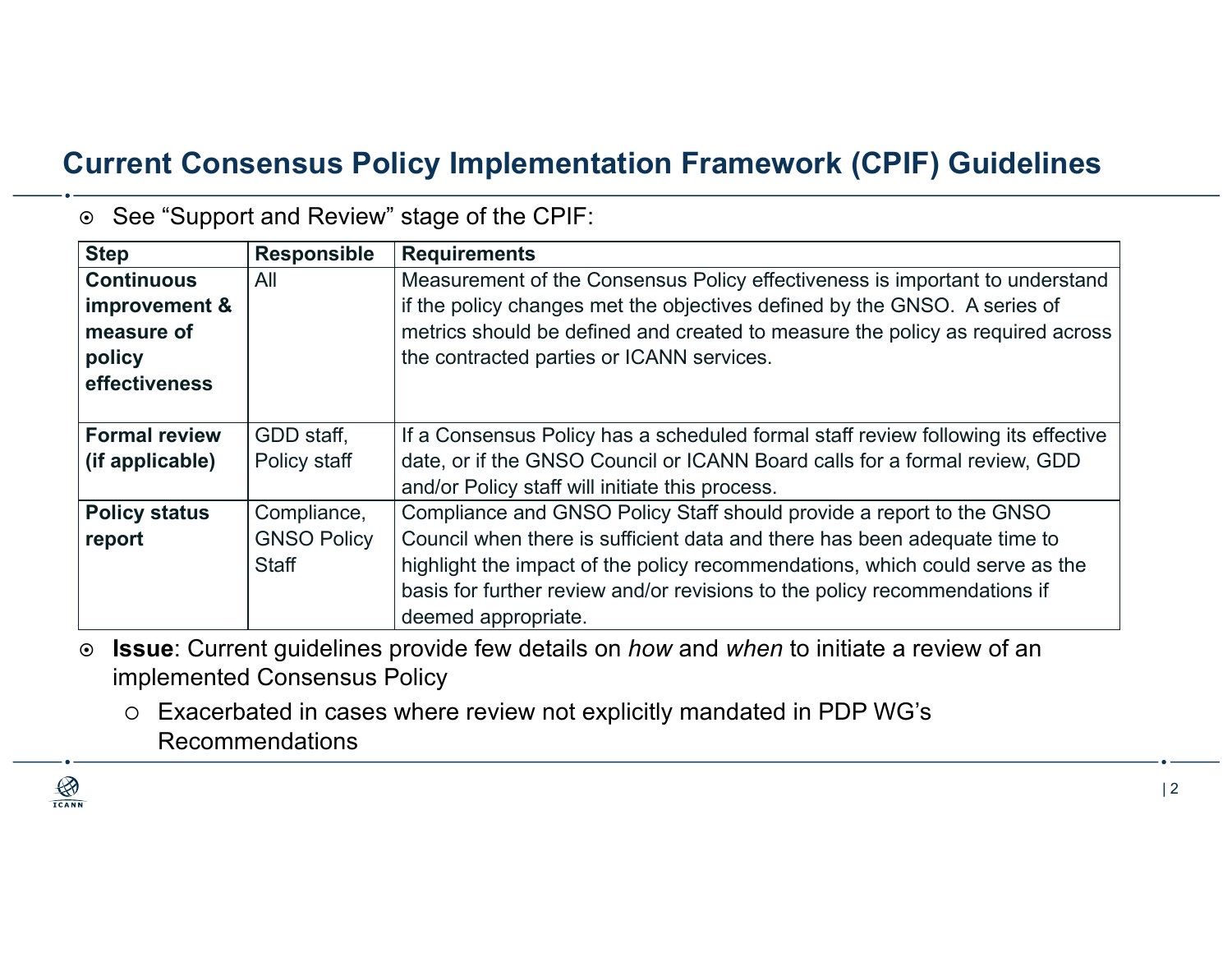## **Possible Approach for Post-Implementation Reviews (high level)**

- 1. Review kicks off in the form of a staff-produced policy status report, which outlines the original policy implementation, subsequent implementation, metrics that were identified, as well as any other data or information that may help inform community deliberations.
- 2. Policy status report is published for public comment with the request for the community to identify any issues that have been encountered with the policy and/or its implementation, as well as any data that may need to be collected to help inform next steps in the review.
- 3. Policy status report and report of public comments are provided to the GNSO Council to determine next steps. These next steps could include further data gathering, initiation of an Implementation Advisory Group (if issues identified are deemed to be implementation related), initiation of a Policy Development Process (if issues identified are deemed to relate to the underlying policy recommendations), a combination of these, or other.
- 4. Results of subsequent steps are reviewed by the GNSO Council and any recommendations coming out of these considered for adoption. Once this process is completed, the GNSO Council determines when a next review should be conducted, if not already part of the implementation or policy recommendations.